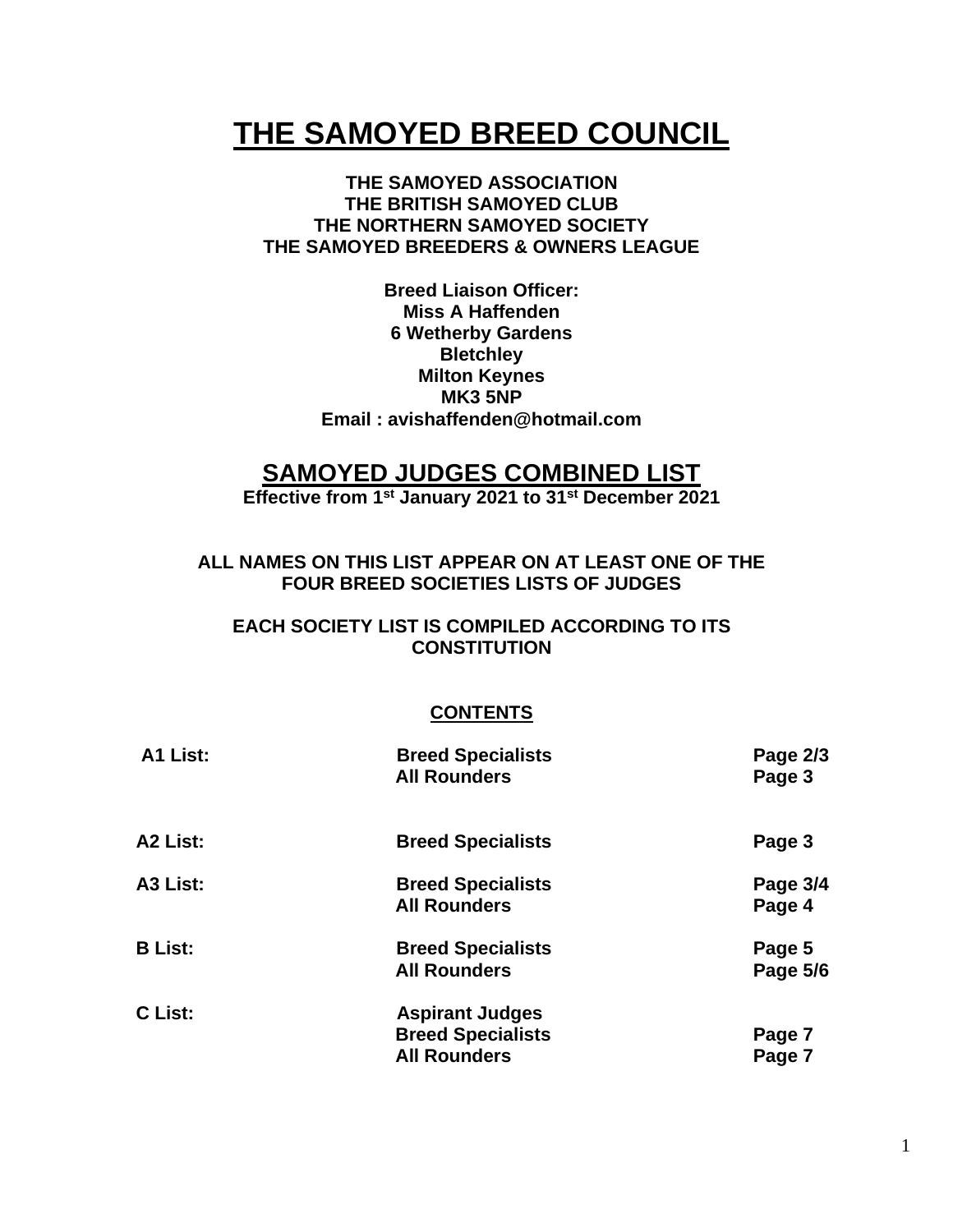## **SAMOYED JUDGES: A1 LIST: BREED SPECIALISTS**

Judges who have previously been approved to award CCs in Samoyeds and have carried out the appointment.

| <b>ARMITT</b>                 |                | Mrs M 184 Bathamgate Rd, Bathamgate, Buxton, Derbyshire SK17 7HS                                                     | 01298 70403                  |
|-------------------------------|----------------|----------------------------------------------------------------------------------------------------------------------|------------------------------|
| <b>ASHBOURNE</b>              | Mrs A          | Ty Dewi, Gellideg, Bryncoch, Neath, Glam, SA10 7PL                                                                   | 01639 646683                 |
| <b>BARNETT</b>                | Mrs B          | Hendren, Guilfield, Welshpool, SY21 9DG                                                                              | 01938 556727                 |
| <b>BREEZE</b>                 | Miss H         | 3 Milestone Lane, Wicklewod, Wymondham, Norfolk NR18 9QL                                                             | 01953 605439                 |
| <b>BROWNLIE-SYKES</b>         | Dr S           | Kileekie, Crosshill, Maybole, Ayr, KA19 7PY                                                                          | 01655 740510                 |
| <b>BUECHELER</b>              | Mrs C          | 2 West Lodge Cottages, Nr Lilford, Oundle, Peterborough PE8 5SB                                                      | 01832 720363                 |
| <b>BURATTI</b>                | Mr P           | Via Bibbiano 24, 42027 Montecchio Emilia RE, Italy                                                                   | 0039522865259                |
| <b>CALVERT</b>                | Mrs D          | Calverill, Walton, Brampton, Cumbria, CA8 2BA                                                                        | 01697 73700                  |
| CAWTHERA-PURDY                | Mrs A          | Springfield Kennels, Golthorington Fields, Cheltenham GL52 4SB                                                       | 01242 672044                 |
| <b>COLLINSON</b>              | Mr N           | 487 Cleckheaton Road, Bradford, Yorks BD12 0HS                                                                       | 01274 416383                 |
| <b>COLLINSON</b>              | Mrs J          | 487 Cleckheaton Road, Bradford, Yorks BD12 0HS                                                                       | 01274 416383                 |
| DI LORENZO                    | Mr A           | Via Brunellas 1, 21100 Varese, Italy                                                                                 | 0033 332767032               |
| <b>DIVERS</b>                 | Mrs L          | Earnbank, Coldingham Moor, Eyemouth, Berwickshire TD14 5TX                                                           | 01890 771405                 |
| <b>DOBSON</b>                 | Mrs J          | 5 Norton Lane, Halton, Runcorn, Cheshire, WA7 2PR                                                                    | 01928 573715                 |
| <b>EDMONDSON</b>              | Mrs D          | PO Box 11676, Aston Manor 1630, South Africa                                                                         | 119725 452                   |
| <b>FINLAY</b>                 | Mrs G          | The Cottage, Auldgirth, Dumfries, Dumfriesshire DG2 0XG                                                              | 01387 740210                 |
| <b>FITZGIBBON</b>             | Mrs H          | The Rookery, Melbourne Road, Isley Walton, Castle Donnington,                                                        |                              |
|                               |                | Derbys, DE74 2RN                                                                                                     | 01332 850851                 |
| <b>FREER</b>                  | Mrs V          | Woodview, Lichfield Road, Whittington, Lichfield, Staffs WS14 9JY                                                    | 01543 433152                 |
| <b>FREMLIN</b>                | Mr G           | 1 Harecross Park, Longframlington, Morpeth, Northumberland, NE65 8BW01665 570560                                     |                              |
| <b>GALLAGHER</b>              | MrT            | 95 Oakley Road, Corby, Northants, NN18 9NH                                                                           | 01536 669350                 |
| <b>GREEN</b>                  | Mrs I          | 2 Beecher Place, Halesowen, West Midlands B63 2ED                                                                    | 01384 635811                 |
| <b>GWYNNE</b>                 | MrT            | 9 Wesley Walk, Charford, Bromsgrove, Worcs B60 3NU                                                                   | 01527 837136                 |
| <b>GWYNNE</b>                 | Mr S           | Springfield Kennels, Golthorington Fields, Cheltenham GL52 4SB                                                       | 01242 672044                 |
| <b>HAFFENDEN</b>              |                | Miss A 6 Wetherby Gardens, Bletchley, Milton Keynes, Bucks MK3 5NP                                                   | 01908 379624                 |
| <b>HALE</b>                   | Mrs C          | Lowroofs, 26 Church Road, Wiggenhall St Mary Magdalen, Norfolk PE34 3DG.0785285527                                   |                              |
| <b>HALE</b>                   | Dr H           | Hale Hall, 27 Roger's Close, Elsworth, Cambridge, CB23 4JJ                                                           | 01954 267804                 |
| <b>HAMILTON</b>               | Mrs C          | 12 North Gyle Terrace, Corstorphine, Ediburgh, EH12 8JT                                                              | 0131 2811934                 |
| <b>HANSELL</b>                | Mrs A          | Meadow Barn, Mill Street, Swanton Morley, Norfolk NR20 4QB                                                           | 01362 637319                 |
| <b>JOHNSON</b>                | Miss J         | Near Marsh Bungalow, Sandy Lane, Askham-in-Furness, Cumbria                                                          |                              |
|                               |                | <b>LA16 7BD</b>                                                                                                      | 01229 465001                 |
| <b>LEPLEY</b>                 | Mrs P          | Merrimoles, Tattershall Road, Woodhall Spa, Lincs LN10 6TP                                                           | 01526 351494                 |
| <b>LLOYD</b>                  | Mrs T          | Croeswylan, Pen-y-Bont Fawr, Nr Oswestry, Shrops SY10 OPE                                                            | 01691 860370                 |
| <b>MANN</b>                   | Mrs S          | 8 Lon-Tyn-y-Cae, Rhiwbina, Cardiff CF14 6DD                                                                          | 02920 615107                 |
| <b>MATFIN</b>                 | Mr P           | 77 Stamfordham Road, Fenham, Newcastle, Tyne & Wear NE5 3JN                                                          | 01912 424038                 |
| <b>McFADYEN</b>               | Mrs L          | 239 Liverpool Road, Haydock, St Helens, Merseyside WA11 9RT                                                          | 01744 734198                 |
| <b>McFADYEN</b>               | Mr G           | 239 Liverpool Road, Haydock, St Helens, Merseyside WA11 9RT                                                          | 01744 734198                 |
| <b>McLEAN</b>                 | Mr N           | 157 Woodland Walk, Armadale, Bathgate, W Lothian                                                                     | 01501 31804                  |
| <b>MOODY</b>                  | Mrs E          | 7168 Mill Creek Drive, Juni, VA23898-2712, USA                                                                       | 0017572426030                |
| <b>NEWHOUSE</b>               | Mr R           | Annecy, Claytonfields, Clayton-le-Wood, Chorley, Lancs PR6 7EY                                                       | 01257 263926                 |
| <b>REYNOLDS</b>               | Mrs R          | Red House Farm, Marsh Road, Sutterton, Lincs PE20 2LR                                                                | 01205 461272                 |
| <b>RICHARDES</b>              | Mr M           | 39 Whiteoaks Drive, Bishops Wood, Staffs ST9 9AH                                                                     | 01785 840037                 |
| <b>ROBERTS</b>                | Mrs P          | 47 Exchange Road, Stevenage, Herts SG1 1PZ                                                                           | 01438 317111                 |
| <b>ROSS</b>                   |                | Miss M Glenauld Kennels, Strathaven, Lanarkshire ML10 6SX                                                            |                              |
| SALMON-WILSON                 | Mrs H          | Aghery Ridge, 217 Ballynahinch Road, Dromore, Co Down, NI BT25 1EU02897 532484                                       |                              |
| <b>SMITH</b>                  | Mrs S          | Thornley Grove Farm, Tow Law, Bishop Auckland, Co Durham DL13 4LJ 01388 731010                                       |                              |
| <b>STAMP</b><br><b>TAYLOR</b> | Mrs J<br>Mrs P | 21 Hartshead Avenue, Scunthorpe, South Humberside DN15 8AG<br>2 Delamere Park Way East, Cuddington, Cheshire CW8 2UE | 01724 861369                 |
| <b>TOMLINSON</b>              | Mr G           | 3 Tilton Grove, Kirk Hallam, Ilkeston, Derbys                                                                        | 01606 889665<br>01602 329218 |
| <b>TYLER</b>                  |                |                                                                                                                      |                              |
| <b>TYLER</b>                  | Mr G<br>Mrs P  | 137 Rue De Warluzel, sas Sant Leger 62810 France<br>137 Rue De Warluzel, sas Sant Leger 62810 France                 | (0)321585917<br>(0)321585917 |
| <b>USHER</b>                  | Miss J         | Earnbank, Coldingham Moor, Eyemouth, Berwickshire. TD14 5TX                                                          | 01890 771405                 |
| <b>WILDERS</b>                | Mrs A          | 14 Vicarage Close, Melbourne, Royston, Herts, SG8 6DY                                                                | 01763 448873                 |
| <b>WILLIS</b>                 | Mrs G          | Old English CottageVicarage Lane, Charing Heath, Nr Ashford, KentTN27 0BT 01233 714278                               |                              |
| <b>WINGER</b>                 | Mr L           | 15 Manor Road, Swinderby, Lincs LN6 9LS                                                                              | 01522 410758                 |
|                               |                |                                                                                                                      |                              |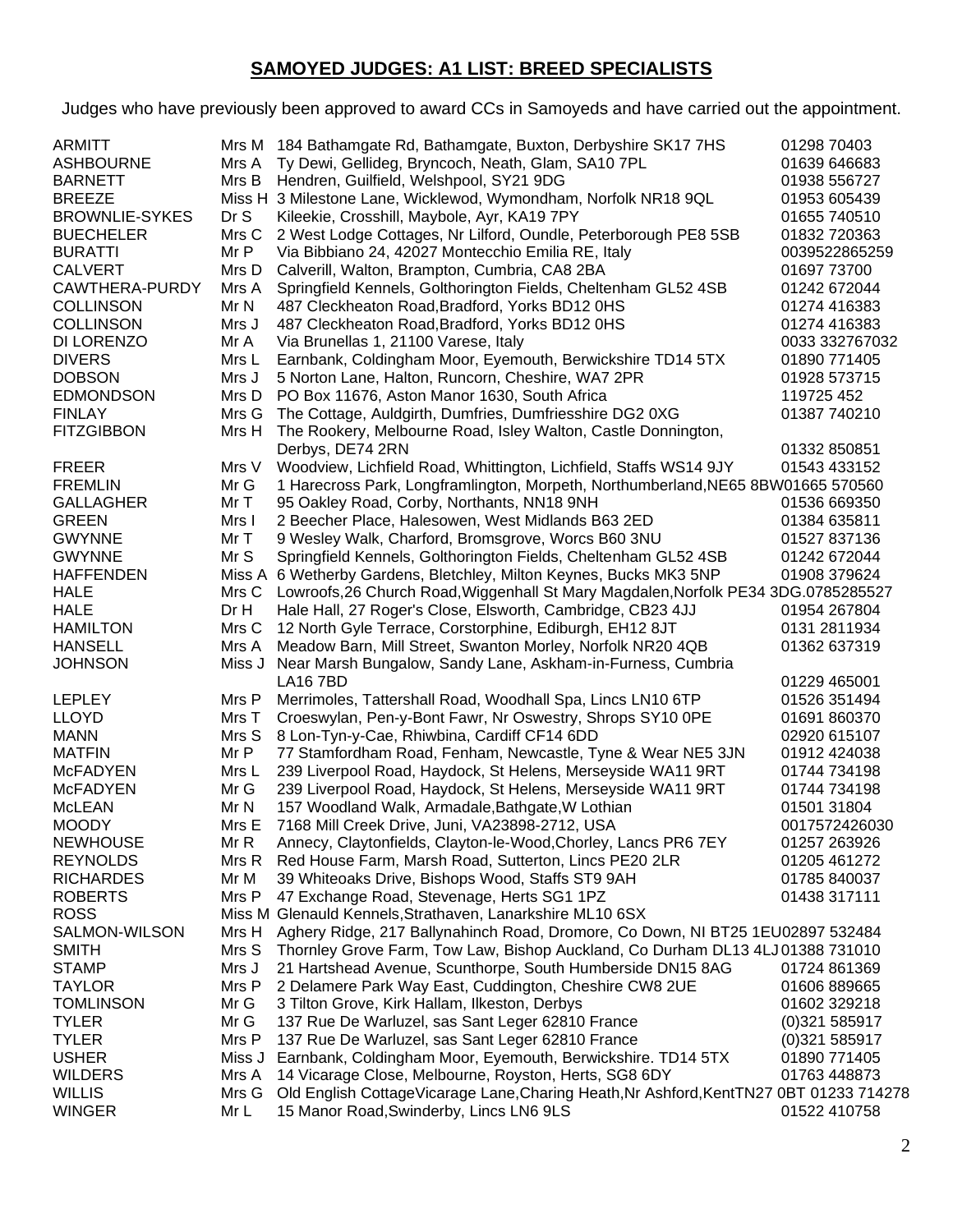#### **SAMOYED JUDGES: A1 LIST: ALL ROUNDERS**

| CARTLEDGE                    | Mrs E  | Ryslip Kennels, Church Lane, Binfield Park, Bracknell, Berks RG12 5NL 01344 424144 |                |
|------------------------------|--------|------------------------------------------------------------------------------------|----------------|
| <b>CAVILL</b>                | Mr D   | 29 Hilperton Road, Trowbridge, Wilts. BA14 7JB                                     | 01225 752551.  |
| <b>CHAPMAN</b>               | Mrs C  | Millbrook Cottage, Main Road, Covenham, Nr Louth, LN11 0PB                         | 01507 363736   |
| <b>CORISH</b>                | Mr G   | White House Farm, Gill Lane, Longton, Preston, Lancs PR4 4SS                       | 01772 612939   |
| <b>CROFT</b>                 |        | Mr B M Malcro, 17 Park Avenue, Scarborough, N Yorks YO12 4AG                       | 01723 376231   |
| <b>ENGH</b>                  | Mr E   | Vestsideveien 321, 3405 Lier, Norway.                                              | 004798103092   |
| <b>HEWART-CHAMBERS Mrs S</b> |        | The Bungalow, Lower Sweeney, Oswestry, Shropshire SY10 8AD                         | 07951 959503   |
| <b>HALL</b>                  | Mr S   | 282 Gregson Lane, Houghton, Preston, Lancs PR5 0DP                                 | 01254 853526   |
| <b>HODGSON</b>               | Dr A   | 38 St Marks Crescent, Maidenhead, Berks                                            | 01628 621157   |
| <b>HORSWELL</b>              | Mr J   | 25 Whatton Road, Kegworth, Derbys DE74 2EZ                                         | 01509 674059   |
| <b>HUTCHISON</b>             | Mrs A  | 1 Cremery Row, Dunlop, Kilmarnock, Ayrshire KA3 4DA                                | 01560 486950   |
| <b>JACKSON</b>               | Mrs T  | 28 Boleyn Drive, West Molesley, Surrey KT8 1RD                                     | 02082 241125   |
| <b>JONES</b>                 | Mr T   | 159 Neath Road, Briton Ferry, Neath SA11 2BX                                       | 01639 823078   |
| <b>KAYE</b>                  | Mrs F  | The Haven, East Butterwick, Nr Scunthorpe, N Lincs DN17 3AL                        | 01724 783195   |
| <b>KILLILEA</b>              | Mr D   | Whitehall Cottage, Doncaster Road, Owston, Doncaster, DN6 9JB                      | 01302 702642   |
| <b>KINSEY</b>                | Mr R   | Kitarn, Poplar Farm, East Heckington, Lincs PE20 3QF                               | 01529 462000   |
| <b>KLINDRUP</b>              | MrF    | Mols Bjergeveij 10, Basbelle 84000 Ebeltoft, Denmark                               | 01045 86365292 |
| <b>LANNING</b>               | Miss J | Clausentum Danes, Kings Somborne, Hants SO20 6NZ                                   | 01794 388507   |
| <b>LAWLESS</b>               | Mr P   | The Cottage, Sunnyhill, Kilcullen, Co Kildare, Ireland                             | 00353879198684 |
| <b>LUSCOTT</b>               | Mr J   | Willow Tree Bungalow, Blankney, Lincs, LN4 3BJ                                     | 01526 378809   |
| <b>MALLARD</b>               | Mr S   | Manna House, 8 Mansfield Road, Cresswell, Worksop S80 4AA                          | 01909 722141   |
| <b>NATHAN</b>                | Mr K   | Chaworth Lodge, Annesley, Notts NG15 0AS                                           | 01623 720987   |
| <b>NEWSHAM</b>               | Mr J   | 423 Manchester Road, Bury, Lancs BL9 9RY                                           |                |
| <b>OLDHAM</b>                | Mr R   | Manna House, 8 Mansfield Road, Cresswell, Worksop S80 4AA                          | 01909 722141   |
| REYNOLDS-FROST               | Mr B   | Bygrave Lodge Farm, Wallington, Nr Baldock, Herts SG7 6QX                          | 01462 892498   |
| <b>SEARLE</b>                | Mr R   | The Halstead, Sheep Walk Lane, Scawsby, Doncaster, S Yorks. DN5 7UB                | 01302 788755   |
| <b>SMITH</b>                 | Mr J   | 8 East Road, Ocker Hill, Tipton, W Midlands DY4 0XG                                | 01215 562647   |
| <b>STAHLE</b>                | Mr L   | Moranvagen 1, 74034 Skyttorp, Sweden                                               | 00461818352431 |
| <b>THOMSON</b>               | Miss S | 26 Drumpark Avenue, Bo'ness, Scotland EH51 9QW                                     | 01506 826563   |
| THORN-ANDREWS                | Mrs Z  | Drakesleat, Bestmans Lane, Kempsey, Worcs WR5 3PZ                                  | 01905 820720   |
| <b>WIGHT</b>                 | Mr A   | Larch Cottage, Lovedale Road, Balerno, M Lothian EH12 7DW                          | 01314 493808   |
| <b>YOUNG</b>                 | Mr K   | Strathlyn Cottage, Hamilton Road, Strathaven, South Lanarkshire                    | 01357520730    |

#### **SAMOYED JUDGES: A2 LIST**

Judges approved by the KC to award CCs but have not yet had the opportunity

#### **SAMOYED JUDGES: A3 LIST: BREED SPECIALISTS**

Judges who are recommended by the Breed Council as being suitable to award CCs in the breed but not yet approved by the Kennel Club for inclusion on the A2 List

| <b>BALLANTINE</b><br><b>BRANDENBERG</b><br><b>CRAIG</b> |      | Mrs E Haughhead House, Fala Dam, By Pathhead, Mid Lothian EH37 5SW<br>Mrs S Thornley Grove Farm, Tow Law, Bishop Auckland, Co Durham DL13 4LJ 01388 731010<br>Mrs C 19 Morley Croft, Farrington Moss, Leyland, Lancs PR26 6QS<br>samoravich@aol.com | 01875 320207<br>01772 623720 |
|---------------------------------------------------------|------|-----------------------------------------------------------------------------------------------------------------------------------------------------------------------------------------------------------------------------------------------------|------------------------------|
| <b>SCOBELL</b>                                          | Mr G | 19 Morley Croft, Farrington Moss, Leyland, PR26 6QS<br>gary4sybaris@aol.com                                                                                                                                                                         | 01772 623720                 |
| <b>SHARPE</b><br><b>SOUTH</b>                           | Ms A | Mrs S 832 Strathfieldsaye Road, Strathfieldsaye, Victoria. Australia 3551<br>105 Crescent Drive South, Woodingdean, Brighton, BN2 6SB                                                                                                               | 0354394692<br>01273 305340   |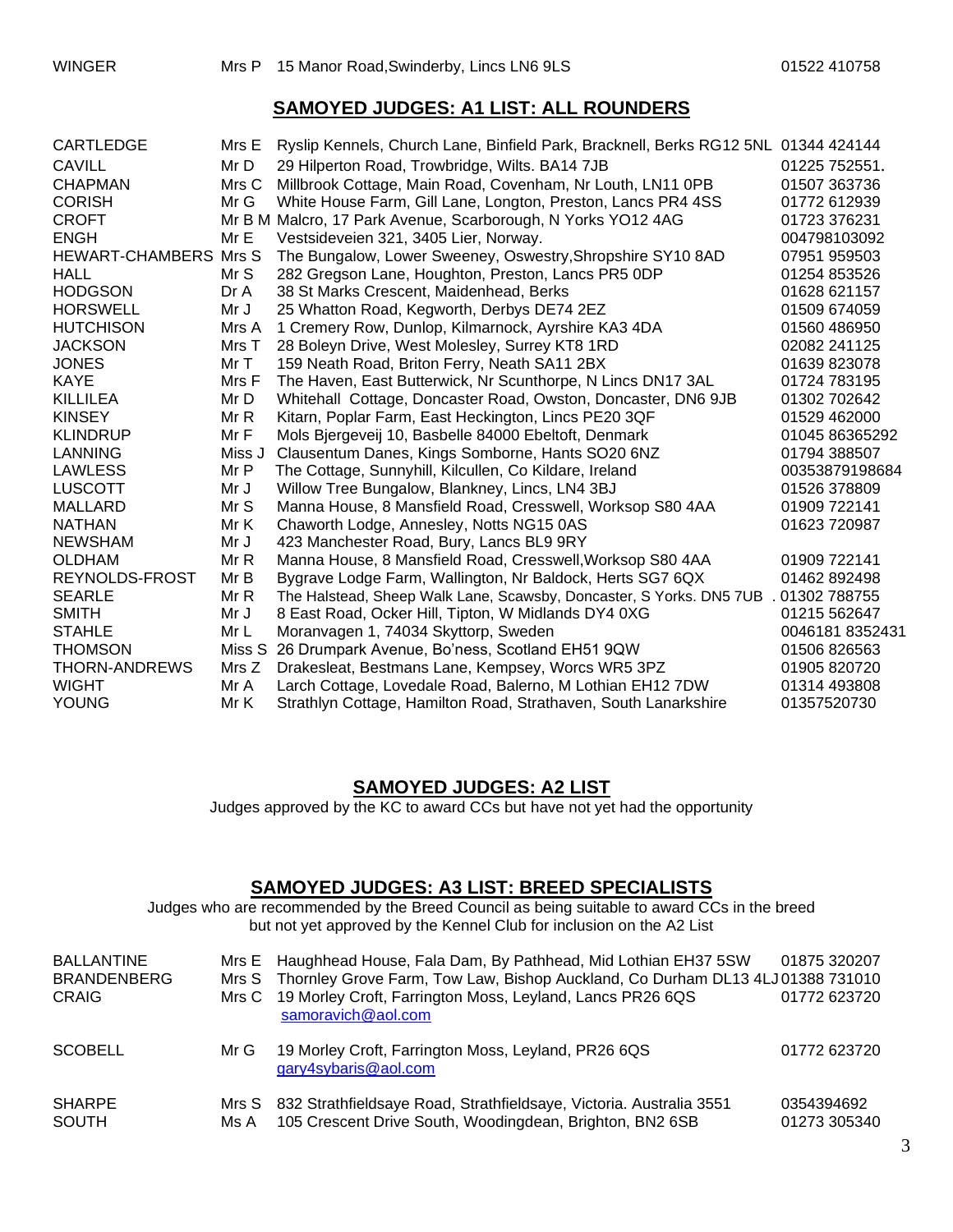[aleskisams@yahoo.com](mailto:aleskisams@yahoo.com)

| <b>WOODHEAD</b> | Mr A 1 Applegarth, Mill Lane, South Milford, N Yorks LS25 5BL | 01977 682847 |
|-----------------|---------------------------------------------------------------|--------------|
| <b>WOODHEAD</b> | Mrs J 1 Applegarth, Mill Lane, South Milford, Yorks LS25 5BL  | 01977 682847 |

## **SAMOYED JUDGES: A3 LIST: ALL ROUNDERS**

| <b>BALDWIN</b><br><b>CHALLENGER</b><br><b>DUFFIELD</b>                             | Mr K<br>Mr G                 | The Meadows, Gerrards Lane, Halewood, Liverpool L26 4XF<br>Mrs A Roundhouse, Cuckoo Road, Stow Bridge, Kings Lynn PE34 3NZ<br>27A Mill Lane, Kislingbury, Northants, NN7 4BD<br>myriehewe@aol.com                                                                                                   | 0151 4984006<br>01366 386702<br>01604 832500                                 |
|------------------------------------------------------------------------------------|------------------------------|-----------------------------------------------------------------------------------------------------------------------------------------------------------------------------------------------------------------------------------------------------------------------------------------------------|------------------------------------------------------------------------------|
| <b>HODGSON</b><br><b>KING</b><br><b>OGDEN</b><br><b>PURNELL</b><br><b>RICHARDS</b> | Ms A<br>Mr H<br>Mr J<br>Mr H | Miss M 122 King Harold Road, Colchester, Essex, CO3 4SQ<br>Allyking, 32 Granville Street, Woodville, S Derbys DE11 7JQ<br>Pendil Grove, Market Place, Northleach, Glos. GL54 EEJ<br>56 Central Drive, Haydock, Nr St Helens, Merseyside WA11 OJE<br>Cysgod Y Castell, Dryslwyn, Carmarthen SA32 8RN | 01206 540029<br>01283 212233<br>01451 861127<br>01744 750216<br>01558 668065 |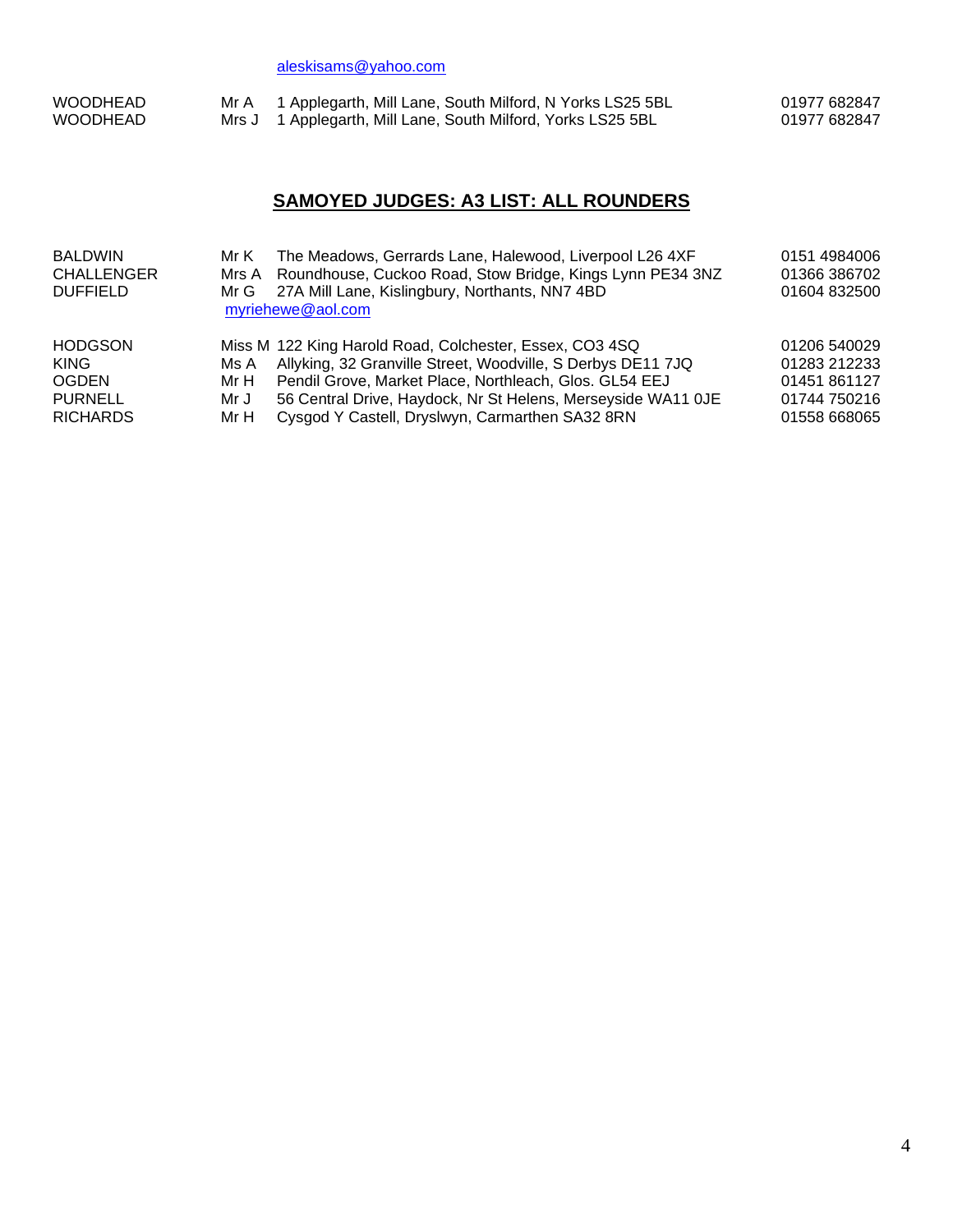## **SAMOYED JUDGES: B LIST: BREED SPECIALISTS**

Judges who have been approved by the Breed Council to judge at shows without CCs or Open Shows

| <b>BROOKES</b>                              | Mr C  | Solesbridge Lane, Chorleywood, Herts, WD3 5SW<br>Chris.brookes@appassi                                                                                        | 01923 285920                                |  |  |  |
|---------------------------------------------|-------|---------------------------------------------------------------------------------------------------------------------------------------------------------------|---------------------------------------------|--|--|--|
| <b>CAMERON</b>                              |       | Mrs E 28 Denhill Park, Newcastle Upon Tyne NE15 6QH                                                                                                           | 01905 505024                                |  |  |  |
| <b>DAVIS</b>                                |       | eileencamer@hotmail.co.uk<br>Mrs P 49 Queens Road, Gravesend, Kent DA12 5JP<br>richpauline1959@blueyonder.co.uk                                               | 01474 748337                                |  |  |  |
| <b>DUDEK</b>                                |       | Mrs E 44 First Avenue, Wolverhampton, WV10 9NS<br>EVED7777@gmail.com                                                                                          | 07722 242094                                |  |  |  |
| <b>HAFFENDEN</b><br><b>HUMPHREY</b>         |       | 6 Wetherby Gardens, Bletchley, Milton Keynes, Bucks MK3 5NP<br>Mr P<br>Mrs D Four Gables, 2 Gilletts Lane, High Wycombe, Bucks HP12 4BB<br>dhumphrey@hwca.com | 01908 379624<br>01494 638809<br>07961334095 |  |  |  |
| <b>LEWIS</b><br><b>SHORT</b>                |       | Mrs G Mile Bank Farm, Whitchurch, Salop, SY19 4JU<br>Mrs M 90 Waterside Drive, Frodsham, Cheshire, WA6 7NG<br>Mikaela72@hotmail.co.uk                         | 01948 662042<br>07979 332890                |  |  |  |
| SPRINGHALL Mrs V                            |       | 52 St Dunstans Drive, Gravesend, Kent DA12 4BG<br>valmarksilverfire05@googlemail.com                                                                          | 01474 743099                                |  |  |  |
| <b>TIERLING</b>                             |       | Mrs R 313 Messingham Road, Bottesford, Scunthorpe, DN17 2QZ<br>Ros.tierling@googlemail.com                                                                    | 01724 863702                                |  |  |  |
| <b>WILSON</b>                               | Mr I  | Aghery Ridge, 217 Ballynahinch Road, Dromore, Co Down, NI BT251EU<br>ianandheatherwilson@btinternet.com                                                       | 02897 532484                                |  |  |  |
| <b>SAMOYED JUDGES: B LIST: ALL ROUNDERS</b> |       |                                                                                                                                                               |                                             |  |  |  |
| <b>ALLSOPP</b>                              | Mr D  | 33, Lime Grove, Darley Dale, Matlock, Derbyshire. DE4 2GS<br>Allsoppderek66@gmail.com                                                                         | 07706233991                                 |  |  |  |
| <b>BALL</b>                                 | Mr T  | 3 Post Office Lane, Witherley, Atherstone, Warks, CV9 3LW<br>Tim kaitak@sky.com                                                                               | 07850 638331                                |  |  |  |
| <b>BIRD</b>                                 | Mrs S | Stonepit Cottage Kennels, Stonepit Lane, Henfield, W Sussex BN5 9QU<br>Sue bridus@btconnect.com                                                               | 01273 492403                                |  |  |  |

BLUNDEN Mr B 4 Lincoln Close, Grantham, Lincs, NG31 8RQ 01476 407032 [bblunden@hotmail.co.uk](mailto:bblunden@hotmail.co.uk) BODLE Ms B Kitarn, Poplar Farm, East Heckinton, Lincs, PE20 3QF 01529 462000 [Kitarn12@outlook.com](mailto:Kitarn12@outlook.com) BOLTON Ms L Sussex House, 11 Church St, Annan DG12 6EA 01461 758335 [Lorraine.makedda@gmail.com](mailto:Lorraine.makedda@gmail.com)

BUCHANAN-GREEN Mrs I Bentfield House, Mauchline, Ayrshire, KA5 5HQ 01290 551307 [Irenegreen2702@gmail.com](mailto:Irenegreen2702@gmail.com) CARDING Miss A 24 Emmett Street, Barnton, Northwich, Cheshire, CW8 4LP 07730 563370 [Alice.carding@googlemail.com](mailto:Alice.carding@googlemail.com)

| <b>CARTER</b> |  | Mrs A "Breezelyn" Kennels & Cattery, Titson, Bude, Cornwall, EX23 0HH |  |  | 01288 361680 |
|---------------|--|-----------------------------------------------------------------------|--|--|--------------|
|---------------|--|-----------------------------------------------------------------------|--|--|--------------|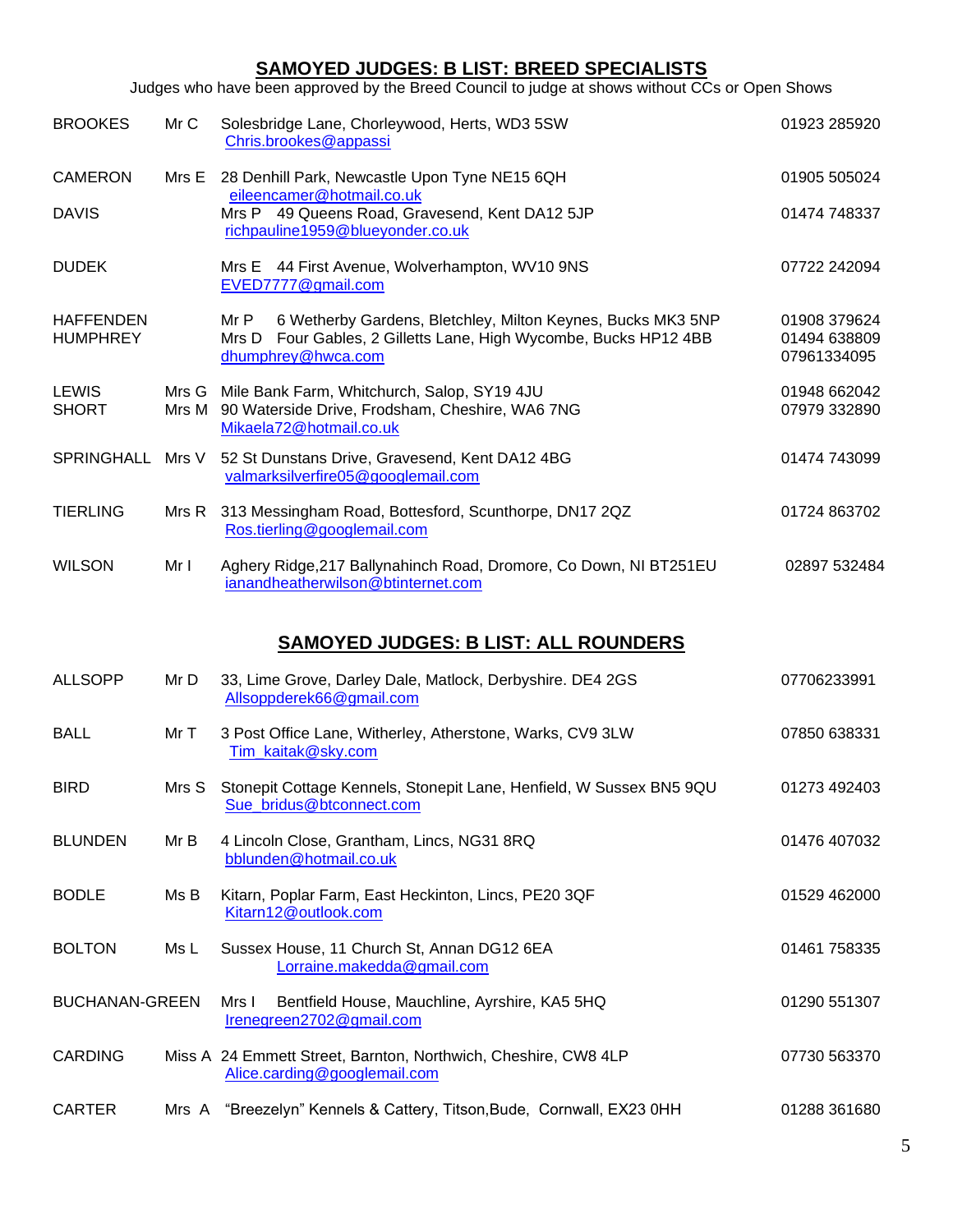|                         |       | Ash.breezelyn@gmail.com                                                                                             | 07403763249                 |
|-------------------------|-------|---------------------------------------------------------------------------------------------------------------------|-----------------------------|
| <b>CLARKE</b>           | Mr D  | Hawthorne Cottage, Copthorne Bank, Copthorne, W Sussex, RH10 3RB 07835160848<br>peluche_dmc@yahoo.co.uk             |                             |
| <b>CLARKE</b>           | Mr G  | 16 Whitley Close, Middlewich, Cheshire, CW10 0NQ<br>claygar@btinternet.com                                          | 01606 738078                |
| <b>DEATS</b>            | Ms M  | 105 Brewton Ct. Anderson, S.Carolina USA 29621                                                                      | 864 328 3817                |
| <b>DUFFIN</b>           |       | Mrs S Foxholes Cottage, Poole Road, Sturminster Marshall, Wimbourne,<br>Dorset, BH21 3RR<br>sallyduffin76@gmail.com | 01258 857721                |
| <b>DYER</b>             |       | Mrs V Waterend Cottage, Hayes End, Longley, Glos GL2 3SW<br>dyer@javasm.co.uk                                       | 01452 720594                |
| <b>GREENLAND</b>        | Mr K  | The Firs, Old Oldham Road, Alton, Hampshire GU34 4BW<br>Krys.greenland@talktalk.net                                 | 07768605595                 |
| <b>HILL</b>             | Mr G  | Rose Cottage, West Street, Llantwitt Major, Vale Of Glam CF61 1SP<br>wkcsecretary@aol.com                           | 01446 792457                |
| <b>HOOD</b>             | Mr N  | 3 Balliol Road, Portsmouth, Hants, PO2 7PP<br>buhcafreybuhs@yahoo.co.uk                                             | 07890 242083                |
| <b>HUTCHINSON Mrs P</b> |       | Hoist Cottage, Mill Lane, Water Newton, Peterborough, Cambs PE8 6LY<br>p.m.hutchinson@ntlworld.com                  | 07986 732950                |
| <b>JOHN</b>             | Mrs C | Woodroberts, Winkleigh, Devon, EX19 8DN<br>cristakell@hotmail.com                                                   | 01837 83301<br>07767836734  |
| <b>McDONALD</b>         | Mr R  | 23 Wilbury Hills Road, Letchworth Garden City, Herts, SG6 4JU                                                       | 01462 672696<br>07867824075 |
| <b>MILLIGAN</b>         | Mrs J | 16 Rothbury Green, Heath Hayes, Cannock, Staffs, WS12 2TR<br>Janmilligan@talktalk.net                               | 01534 270296                |
| <b>MOFFAT</b>           | Mrs C | 46 Newbell Court, Consett, Co Durham, DH8 6FE<br>Kyleca1966@oulook.com                                              | 07714 014887                |
| <b>PEDDER</b>           | Ms A  | White House, Cowden Lane, Withernick, East Riding, HU11 4TX<br>Angelapedder3@gmail.com                              | 01964 527716                |
| <b>PIKE</b>             | Mrs J | "Breezelyn" Kennels, Marhamchurch, Bude, Cornwall, EX23 0HH<br>Julie@breezelyn.co.uk                                | 07919406249                 |
| <b>SHORT</b>            | Mrs E | Fieldhouse Farm, Chelmarsh, Bridgenorth, WV16 6QA<br>elaine@glenchess.co.uk                                         | 01746 862323                |
| <b>STANSBURY</b>        |       | Mrs D Woodbriar, Hounster Hill, Millbrook, Cornwall PL10 1AJ<br>WOODBRIARDOBES@OUTLOOK.COM                          | 01752 823106                |
| <b>TANNER</b>           | Mrs S | 7 Cleeve Cloud Lane, Prestbury, Cheltenham, Glos GL52 5SE<br>wheaties34@btinternet.com                              | 01242 526844                |

WALKER Mr D [darrenwalker@eircom.net](mailto:darrenwalker@eircom.net)